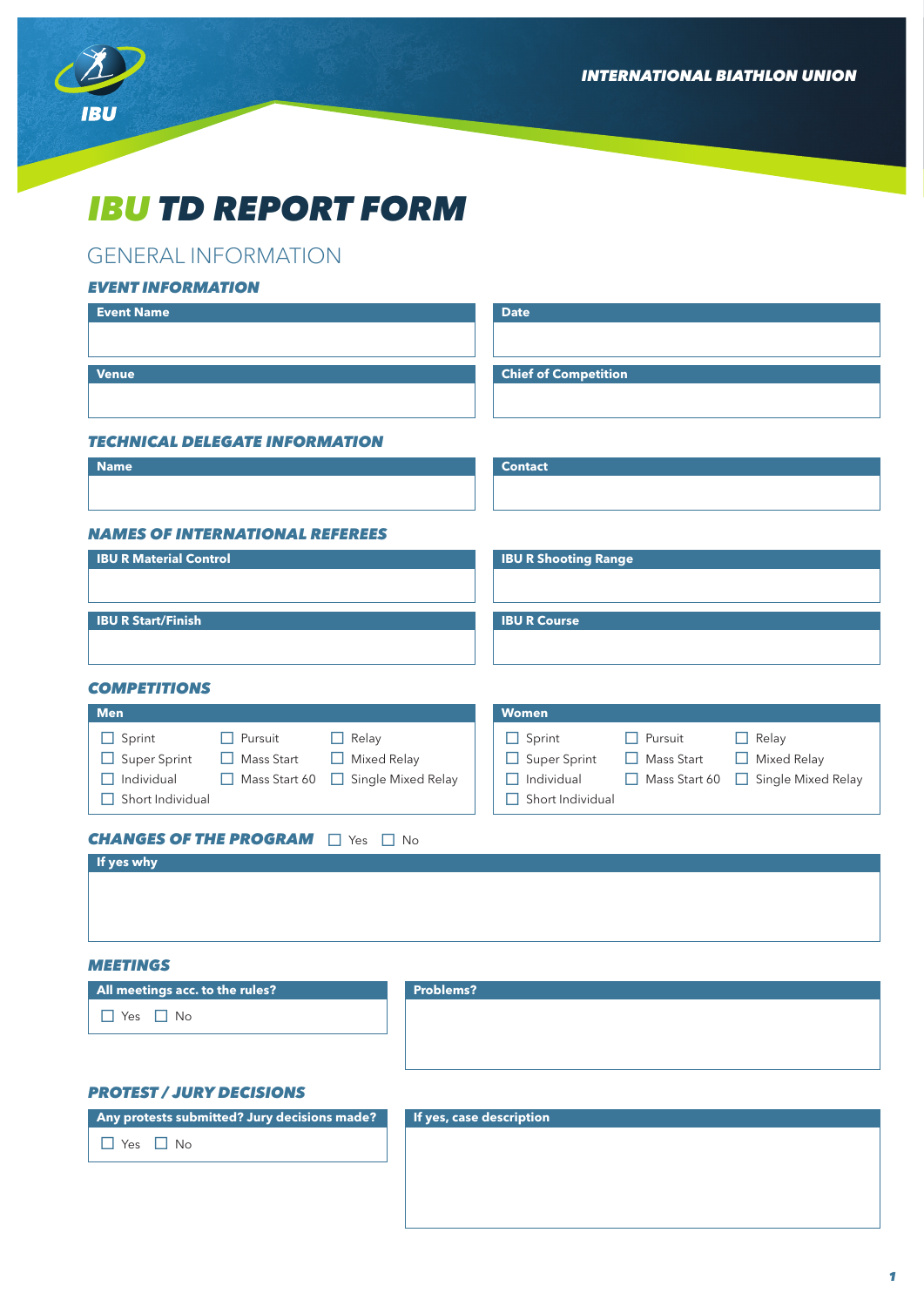

#### *RESULTS*

**All results posted/published acc. to the rules? If not, reason:**

 $\Box$  Yes  $\Box$  No

#### *ISSUES RELATED TO THE VENUE*

**Was the venue prepared according to the rules? Any modifications recommended**

#### *OC RELATED ISSUES*

**Any improvements the OC needs to make?**

### *OVERALL EVENT REMARKS*

**Any general remarks not covered already**

# SPECIAL ISSUES

**(for reporting/sharing with the TC/TD Group/Main Sport Technical IBU Staff)**

| 01 | <b>Issue</b> | <b>Action</b> | Conclusion / on-going operating procedure        |
|----|--------------|---------------|--------------------------------------------------|
|    |              |               |                                                  |
|    |              |               |                                                  |
|    |              |               |                                                  |
|    |              |               |                                                  |
|    |              |               |                                                  |
|    |              |               |                                                  |
|    |              |               |                                                  |
|    |              |               |                                                  |
|    |              |               |                                                  |
|    |              |               |                                                  |
|    |              |               |                                                  |
|    |              |               |                                                  |
|    | <b>Issue</b> | <b>Action</b> |                                                  |
| 02 |              |               | <b>Conclusion / on-going operating procedure</b> |
|    |              |               |                                                  |
|    |              |               |                                                  |
|    |              |               |                                                  |
|    |              |               |                                                  |
|    |              |               |                                                  |
|    |              |               |                                                  |
|    |              |               |                                                  |
|    |              |               |                                                  |
|    |              |               |                                                  |